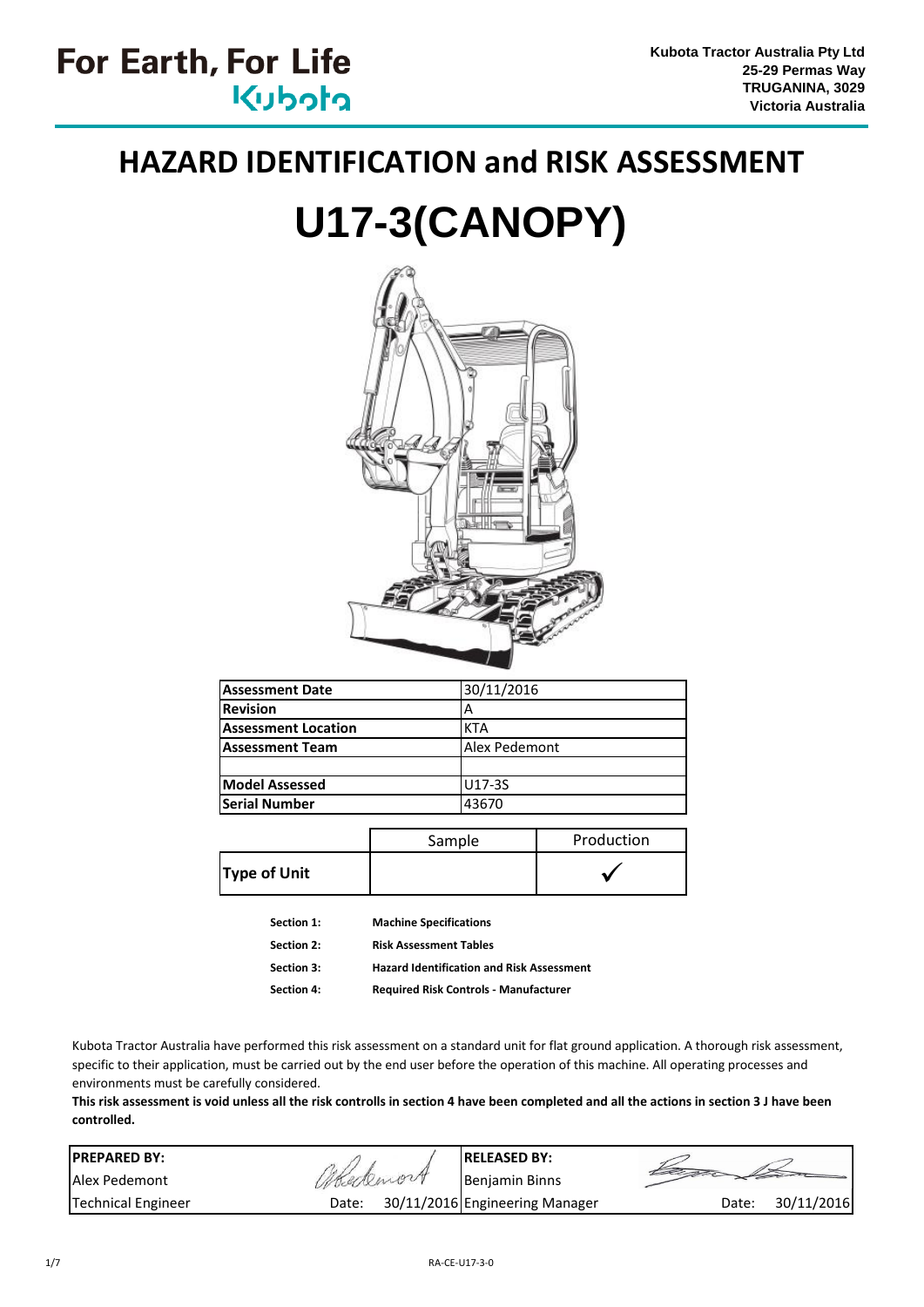#### **Noise level testing - Tested by KTA to AS2012**

|                          | Noise Level dBA | <b>Reference Standard</b> |
|--------------------------|-----------------|---------------------------|
| Average at operators ear |                 | $< 85$ dBA eq 8 hr        |
| Average at 7m            |                 | <85 dBA eg 8 hr           |

|                                            |                                                      |                           |                                                | KUBOTA EXCAVATOR                                   |  |  |  |
|--------------------------------------------|------------------------------------------------------|---------------------------|------------------------------------------------|----------------------------------------------------|--|--|--|
| Model name                                 |                                                      |                           |                                                | $U17-3$                                            |  |  |  |
| Type                                       |                                                      |                           |                                                | Canopy                                             |  |  |  |
| Operating weight<br>(including operator's) |                                                      |                           | $\mathsf{Ibs}(\mathsf{kg})$                    | 3704 (1680)                                        |  |  |  |
|                                            | Type                                                 |                           |                                                | Water cooled 4 cycle diesel engine with 3 cylinder |  |  |  |
|                                            | Model name                                           |                           |                                                | KUBOTA D902                                        |  |  |  |
| Engine                                     | cc (cu.in)                                           | Total displacement        |                                                | 898 (54.8)                                         |  |  |  |
|                                            |                                                      | Engine power<br>SAE gross |                                                | 12.7 (17.0)                                        |  |  |  |
|                                            | Rated speed                                          |                           | rpm                                            | 2300                                               |  |  |  |
|                                            | Unit swing speed<br>rpm                              |                           |                                                | 9.1                                                |  |  |  |
|                                            | Travel                                               | Fast                      | mph (km/h)                                     | 1.4(2.1)                                           |  |  |  |
|                                            | speed                                                | Slow                      | mph (km/h)                                     | 2.6(4.1)                                           |  |  |  |
| Performance                                | Ground<br>pressure<br>(With operator)                |                           | psi<br>(kPa)<br>$\left[\text{kgf/cm}^2\right]$ | 3.7<br>26<br>[0.26]                                |  |  |  |
|                                            | Climbing angle                                       |                           | $%$ (deg)                                      | 58 (30)                                            |  |  |  |
| Dozer                                      |                                                      | Width X Height            | in.(mm)                                        | 39.0/48.8 X 10.2 (990/1240 X 260)                  |  |  |  |
|                                            |                                                      | Left                      | deg (rad)                                      | 65 (1.13)                                          |  |  |  |
| Boom swing angle                           |                                                      | Right                     | deg (rad)                                      | 58 (1.01)                                          |  |  |  |
| Pressure<br>connection                     | Max. displacement<br>(Theoretical)<br>US gal (L)/min |                           |                                                | 7.13(27)                                           |  |  |  |
| for<br>attachments                         | Max. pressure                                        |                           | psi<br>(MPa)<br>[kgf/cm <sup>2</sup> ]         | 2702<br>(18.6)<br>[190]                            |  |  |  |
| Fuel tank capacity                         |                                                      |                           | $US$ gal $(L)$                                 | 5.0 (19)                                           |  |  |  |

#### NOTE:

- Above dimensions are based on the machine with rubber trucks and JPN bucket.  $\bullet$
- Noove announcing are based on the magnine with<br>IPN = made in Japan<br>● Specifications subject to change without notice.
- $\ast$ With unloaded digging bucket.
- \* Firm compacted soil.
- 
- Operators must exercise extra caution and follow instructions in the operator's manual.  $\ast$
- $\hat{\mathbf{r}}$ Worse condition or heavier attachment to the above will decrease climbing angle.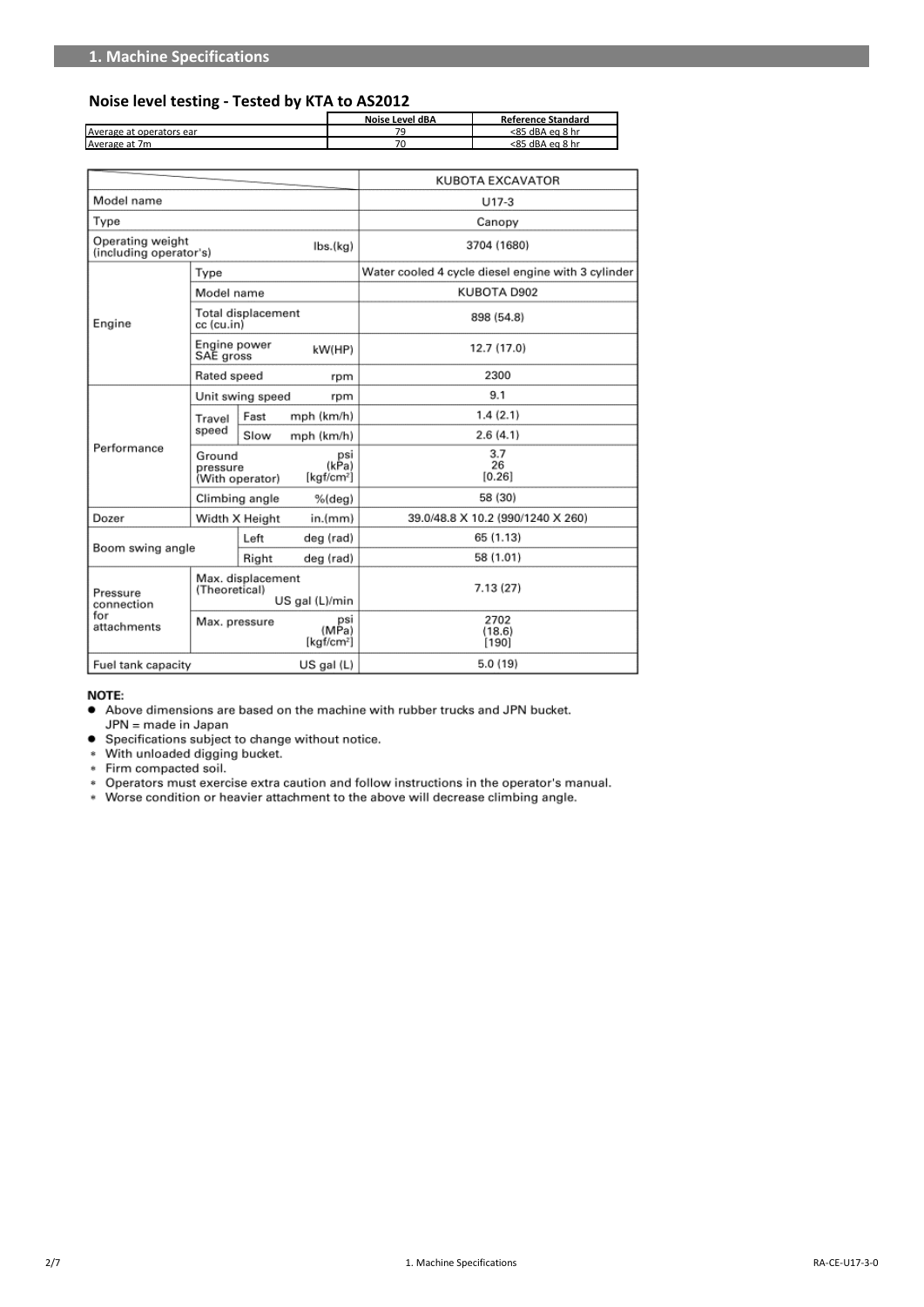#### **Likelihood Table**

| <b>Category</b> | Description                                                     |
|-----------------|-----------------------------------------------------------------|
| Rare            | Cannot imagine that this could occur (over 5 years)             |
| Unlikely        | Incident is possible, but unlikely to occur (2 years - 5 years) |
| Slight          | Incident is possible to occur (1 year - 2 years)                |
| Likely          | Incident could occur at some time (1 month - 1 year)            |
| Almost Certain  | Incident will occur at some time (0 - 1 month)                  |

#### **Consequences Table**

|   | <b>Category</b> | Description                                                          |
|---|-----------------|----------------------------------------------------------------------|
|   | Negligible      | Effects unlikely to last until the next day.                         |
|   | Minor           | Likely to affect employee the next day.                              |
|   | <b>Moderate</b> | Injury needs formal medical treatment.                               |
| 4 | Major           | Injury requiring extensive medical treatment and/or hospitalisation. |
|   | lSevere         | Injury resulting in death or permanent incapacity.                   |

### **Risk Score Calculator**

|         |                                | <b>Consequences</b>                                                                   |            |             |                  |                  |  |  |  |
|---------|--------------------------------|---------------------------------------------------------------------------------------|------------|-------------|------------------|------------------|--|--|--|
|         |                                | <b>Negligible</b><br><b>Minor</b><br><b>Major</b><br><b>Moderate</b><br><b>Severe</b> |            |             |                  |                  |  |  |  |
|         | <b>Almost Certain   Medium</b> |                                                                                       | High       | Very High   | <b>Very High</b> | <b>Very High</b> |  |  |  |
| ▿       | Likely                         | <b>IMedium</b>                                                                        | Medium     | <b>High</b> | <b>Very High</b> | <b>Very High</b> |  |  |  |
|         | Slight                         | Low                                                                                   | Medium     | <b>High</b> | <b>High</b>      | <b>Very High</b> |  |  |  |
| Likelih | <b>Unlikely</b>                | ,Low                                                                                  | <b>Low</b> | Medium      | Medium           | <b>High</b>      |  |  |  |
|         | Rare                           | Low                                                                                   | Low        | l Low       | Medium           | Medium           |  |  |  |

## **Risk Priority Table**

|               | <b>Priority</b> | <b>Action</b>                                                     |
|---------------|-----------------|-------------------------------------------------------------------|
| Very High     |                 | Immediate action required                                         |
| High          |                 | Implement short term safety controls immediately                  |
| <b>Medium</b> |                 | Short term safety controls implemented to minimise risk of injury |
| Low           |                 | <b>IMonitor activity</b>                                          |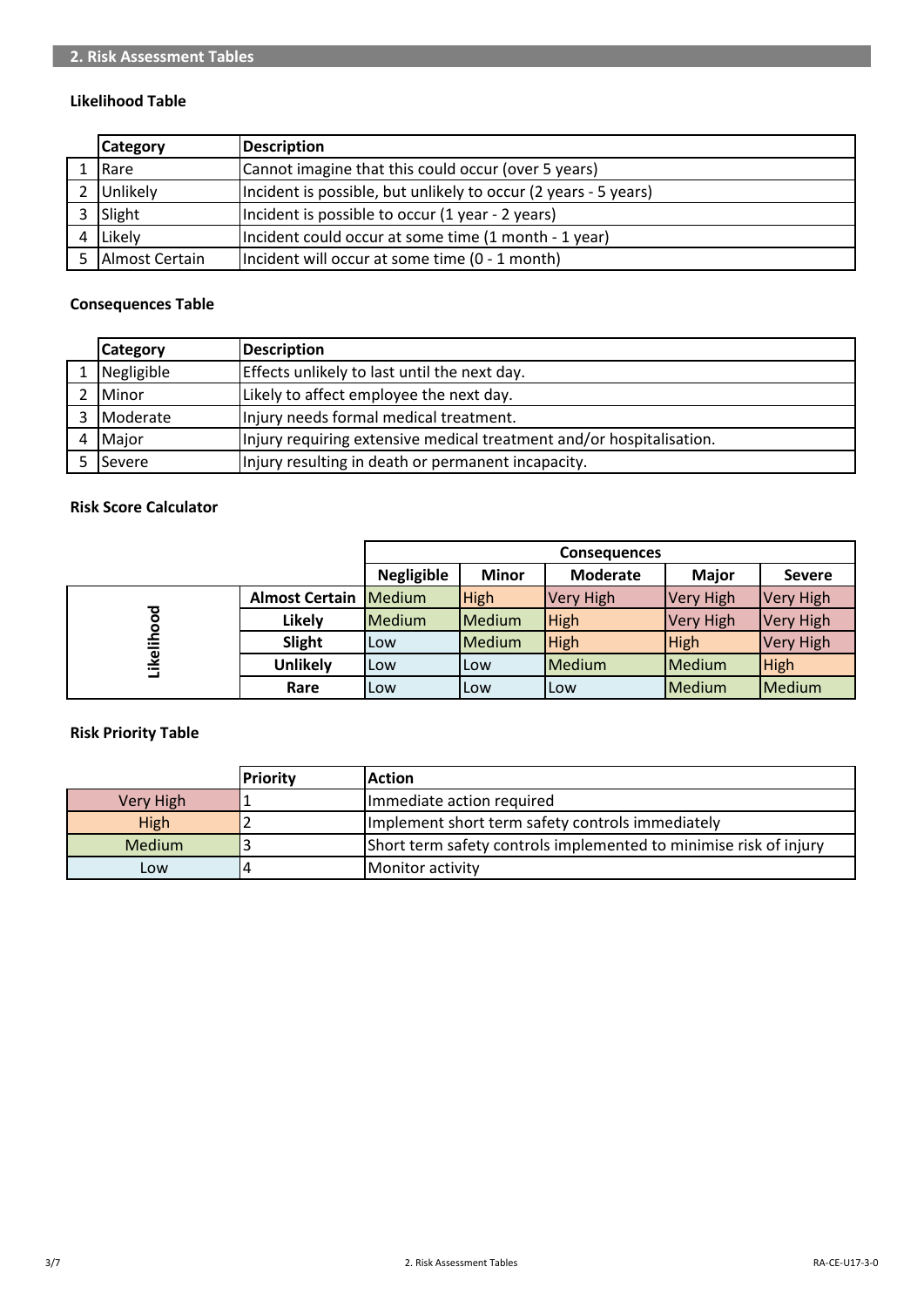|                | 3. Hazard Identification and Risk Assessment (Risks associated with handling, operating, cleaning, maintaining and transport of the unit within fair and reasonable circumstances |                                                                                                                                          |                                           |                                                                                                                                                                                                                                                                                                                                            |                         |             |                      |             |                                                                                                                                        |
|----------------|-----------------------------------------------------------------------------------------------------------------------------------------------------------------------------------|------------------------------------------------------------------------------------------------------------------------------------------|-------------------------------------------|--------------------------------------------------------------------------------------------------------------------------------------------------------------------------------------------------------------------------------------------------------------------------------------------------------------------------------------------|-------------------------|-------------|----------------------|-------------|----------------------------------------------------------------------------------------------------------------------------------------|
|                | Α                                                                                                                                                                                 | B                                                                                                                                        | C                                         | D                                                                                                                                                                                                                                                                                                                                          | E.                      | F.          | G                    | H           | - 1                                                                                                                                    |
|                |                                                                                                                                                                                   | <b>Hazard Identification</b>                                                                                                             |                                           | <b>Risk Control</b>                                                                                                                                                                                                                                                                                                                        |                         |             | <b>Residual Risk</b> |             |                                                                                                                                        |
|                | <b>Hazard Source</b>                                                                                                                                                              | Need to access hazard                                                                                                                    | <b>Potential Consequence</b>              | <b>Current Controls</b>                                                                                                                                                                                                                                                                                                                    | Hierarchy of<br>Control | LH          | Con                  | <b>Risk</b> | <b>Action Required</b>                                                                                                                 |
| $\overline{1}$ | Attachment component disintegrating<br>under operation.                                                                                                                           | Operator required to be seated on the<br>machine to operate. Machine may be<br>required to operate in public areas around<br>bystanders. | Stabbing or puncture.                     | Operator's manual provides SOP and<br>defines the exclusion zone around the<br>hazard area.                                                                                                                                                                                                                                                | 5.<br>Administration    | 2. Unlikely | 2. Minor             | 4. Low      |                                                                                                                                        |
| $\overline{2}$ | Bind spots at rear and side of the unit.                                                                                                                                          | Machine may be required to operate in<br>public areas around bystanders or around<br>obstacles and structures.                           | mpact or crushing.                        | The operator's manual provides SOP. An<br>audible travel alarm and horn warn<br>bystanders of the machines movement.<br>Unit has an open canopy with minimal<br>vision obstructions, including behind the<br>operator.<br>Unit is fitted with warning decals against<br>standing too close to the back of the<br>machine whilst operating. | 3. Engineering          | 2. Unlikely | З.<br>Moderate       | 3. Medium   | The manager of the machine is responsible<br>to be fit a rotating beacon, if required by<br>local regulation / work site requirements. |
| $_{\rm 3}$     | Burns or abrasion by moving parts.                                                                                                                                                | Operator.                                                                                                                                | Burns.                                    | Operator zone free of moving parts.                                                                                                                                                                                                                                                                                                        | 3. Engineering          | 2. Unlikely | 2. Minor             | 4. Low      |                                                                                                                                        |
| $\overline{4}$ | Changing of attachments.                                                                                                                                                          | Operator and maintenance personnel<br>required to connect and remove<br>attachments.                                                     | Pinching fingers / crushing hands.        | The operators manual provides SOP.                                                                                                                                                                                                                                                                                                         | 5.<br>Administration    | 1. Rare     | 3.<br>Moderate       | 4. Low      |                                                                                                                                        |
| $\,$ 5 $\,$    | Constrained body posture                                                                                                                                                          | Operator                                                                                                                                 | Bone and muscle injuries                  | Operators manual provides SOP.<br>Ergonomic seat and arm rests fitted.                                                                                                                                                                                                                                                                     | 3. Engineering          | 2. Unlikely | 2. Minor             | 4. Low      |                                                                                                                                        |
| $\,6\,$        | Contact with hot surfaces.                                                                                                                                                        | Operator and maintenance personnel<br>required to conduct daily inspection,<br>maintenance and troubleshooting.                          | Burns.                                    | The operator's manual provides SOP. Hot<br>surfaces are isolated by lockable hood.<br>Protective guards and safety decals warn<br>the operator and maintenance person of<br>the hot surfaces.                                                                                                                                              | 3. Engineering          | 2. Unlikely | 2. Minor             | 4. Low      |                                                                                                                                        |
| $\overline{7}$ | Engine exhaust.                                                                                                                                                                   | Operator, maintenance personnel.                                                                                                         | Exposure to toxic gas/ asphyxiation/death | Exhaust system points away from operator<br>platform. Operator's manual instructs<br>operator not to operate the machine in<br>enclosed spaces and warns of<br>asphyxiation.                                                                                                                                                               | 3. Engineering          | 2. Unlikely | 2. Minor             | 4. Low      |                                                                                                                                        |
| $\bf8$         | Excessive noise.                                                                                                                                                                  | Operator required to be seated on the<br>machine to operate.                                                                             | Hearing damage.                           | Noise levels at an acceptable level.                                                                                                                                                                                                                                                                                                       | 3. Engineering          | 1. Rare     | 1.<br>Negligible     | 4. Low      |                                                                                                                                        |
| 9              | Extremely hot radiator fluid.                                                                                                                                                     | Operator or maintenance personnel<br>equired to conduct daily inspection,<br>maintenance and troubleshooting.                            | Burns or Scalding.                        | The operator's manual provides SOP, The<br>radiator is isolated by a lockable hood. A<br>safety decal above the radiator cap warns<br>the operator and maintenance person of<br>the hot surface.                                                                                                                                           | 3. Engineering          | 2. Unlikely | 2. Minor             | 4. Low      |                                                                                                                                        |
| $10$           | Falling objects.                                                                                                                                                                  | Operator required to be seated on the<br>machine to operate.                                                                             | Objects striking operator.                | Certified ROPS, TOPS and OPG structure<br>protects operator when seated in the<br>driving position.                                                                                                                                                                                                                                        | 3. Engineering          | 2. Unlikely | 1.<br>Negligible     | 4. Low      |                                                                                                                                        |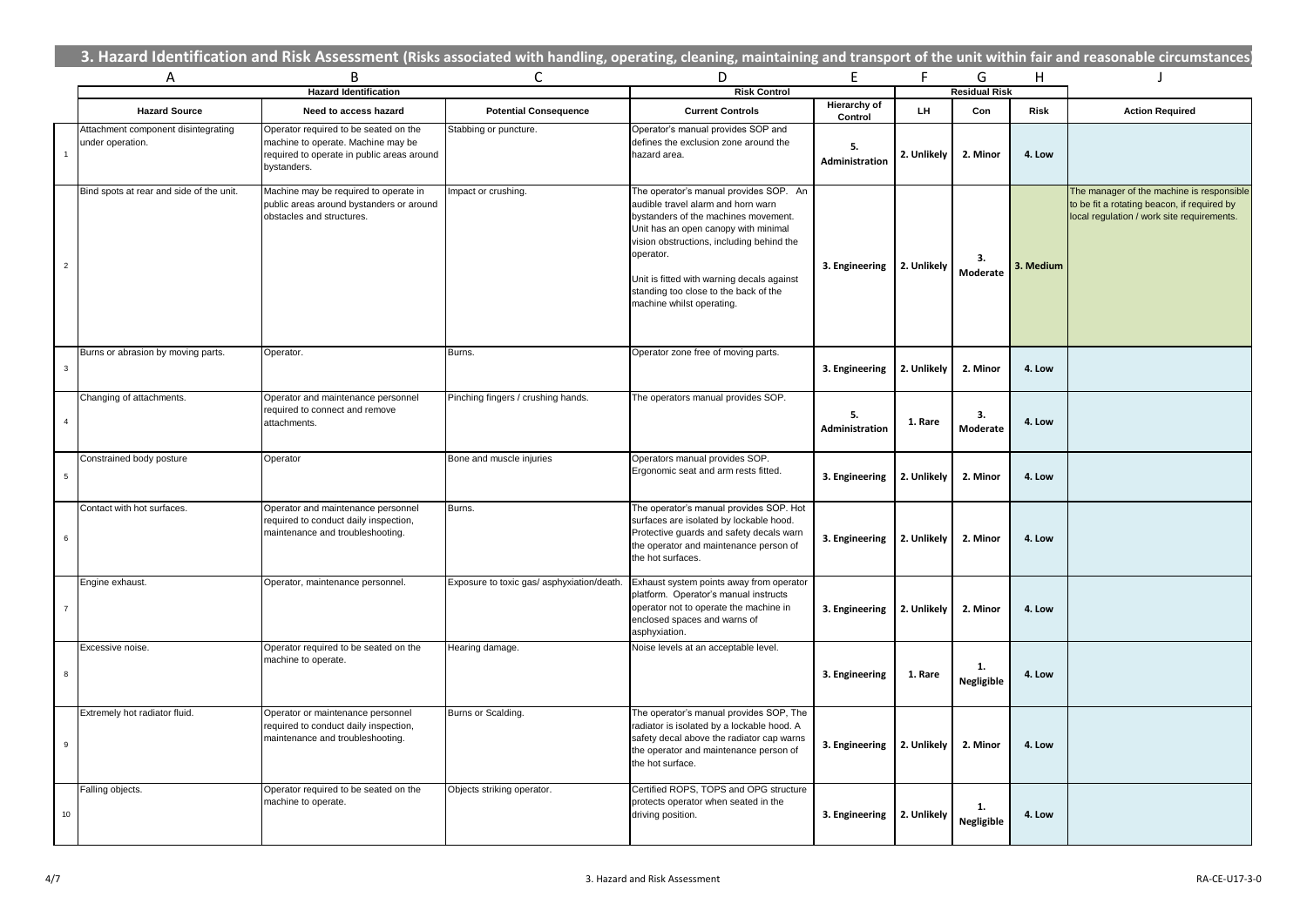|      | <b>Hazard Identification</b>                                                               |                                                                                                                                       |                              | <b>Risk Control</b>                                                                                                                                                                                                                                                                                                                                                                                                                                                         | <b>Residual Risk</b>           |             |                |             |                                                                                                                                                                                                                                                                                              |
|------|--------------------------------------------------------------------------------------------|---------------------------------------------------------------------------------------------------------------------------------------|------------------------------|-----------------------------------------------------------------------------------------------------------------------------------------------------------------------------------------------------------------------------------------------------------------------------------------------------------------------------------------------------------------------------------------------------------------------------------------------------------------------------|--------------------------------|-------------|----------------|-------------|----------------------------------------------------------------------------------------------------------------------------------------------------------------------------------------------------------------------------------------------------------------------------------------------|
|      | <b>Hazard Source</b>                                                                       | Need to access hazard                                                                                                                 | <b>Potential Consequence</b> | <b>Current Controls</b>                                                                                                                                                                                                                                                                                                                                                                                                                                                     | <b>Hierarchy of</b><br>Control | LH.         | Con            | <b>Risk</b> | <b>Action Required</b>                                                                                                                                                                                                                                                                       |
| 11   | Fire or explosion caused by ignition of fuel Operator, maintenance personnel or<br>supply. | bystander.                                                                                                                            | Burns.                       | Fuel tank sealed with lock, fill point away<br>from hot surfaces and safety decal warns<br>of flammable substance.<br>Safety decal instructs maintenance<br>personnel not to disassemble fuel filter<br>before letting the engine and exhaust cool.                                                                                                                                                                                                                         | 3. Engineering 2. Unlikely     |             | 3.<br>Moderate | 3. Medium   | The manager of the machine is responsible<br>to fit a spark arrestor (complying to<br>AS1019) if local regulation specifies.<br>The manager of the machine is responsible<br>to fit a fire extinguisher (complying to<br>AS1841) if required by local regulation /<br>worksite requirements. |
| 12   | High pressure hydraulic oil.                                                               | Operator and maintenance personnel<br>required to complete daily inspections,<br>maintenance and removal of components.               | Oil injection.               | Hoses are manufactured to ISO standard<br>and wrapped in spiral wrap reducing the<br>likelihood of premature wear. Operator's<br>manual provides SOP for identifying oil<br>leaks.                                                                                                                                                                                                                                                                                          | 3. Engineering                 | 1. Rare     | 3.<br>Moderate | 4. Low      |                                                                                                                                                                                                                                                                                              |
| 13   | Hydraulic accumulator.                                                                     | Operator and maintenance personnel<br>equired to conduct daily inspections and<br>maintenance including removal of<br>components.     | Oil injection.               | The operator's manual provides SOP for<br>depressurizing the hydraulic system. The<br>accumulator is isolated by a lockable<br>service hood during normal operation.                                                                                                                                                                                                                                                                                                        | 3. Engineering                 | 1. Rare     | 3.<br>Moderate | 4. Low      |                                                                                                                                                                                                                                                                                              |
| $14$ | Instability from overloading.                                                              | Operator required to be seated on the<br>machine to operate. Machine may be<br>required to operate in public area with<br>bystanders. | Crushing/impact/death.       | Operator is protected by a safe zone of<br>clearance by a certified ROPS/OPG. An<br>SAE J 386 certified seatbelt ensures the<br>operator remains in the safe zone of<br>clearance in the event of a roll over. The<br>operator's manual provides SOP. A lifting<br>chart decal near operator and operators<br>manual notifies the operator of the lifting<br>capacity of the machine. Safety decals<br>warn bystanders not to enter the exclusion<br>zone during operation. | 3. Engineering                 | 2. Unlikely | 2. Minor       | 4. Low      |                                                                                                                                                                                                                                                                                              |
| 15   | Instability on slopes.                                                                     | Operator required to be seated on the<br>machine to operate.                                                                          | Crushing/impact/death.       | Operator is protected by a safe zone of<br>clearance by a certified ROPS/OPG. An<br>SAE J 386 certified seatbelt ensures the<br>operator remains in the safe zone of<br>clearance in the event of a roll over. The<br>operator manual provides SOP for working<br>on slopes.                                                                                                                                                                                                | 3. Engineering                 | 2. Unlikely | 2. Minor       | 4. Low      |                                                                                                                                                                                                                                                                                              |
| 16   | Left/right swing operation of the main boom None.<br>moves towards the operator platform   |                                                                                                                                       | Crush between boom and body. | Hydraulic lock lever unloads control<br>pressure and applies parking brake<br>reducing the likelihood of operation of the<br>machine without the operator in the driving<br>position. The operator's manual instructs<br>the operator not to touch the hydraulic<br>controls while standing outside the<br>operating platform. Safety decal warns<br>personnel of the hazard.                                                                                               | 3. Engineering                 | 1. Rare     | 3.<br>Moderate | 4. Low      |                                                                                                                                                                                                                                                                                              |
| 17   | Loading/unloading machine from truck or<br>trailer.                                        | Operator required to be seated on the<br>machine to operate.                                                                          | Crushing/fall from trailer.  | Operator is protected by a safe zone of<br>clearance by a certified ROPS/OPG. An<br>SAE J 140 certified seatbelt ensures the<br>operator remains in the safe zone of<br>clearance in the event of a roll over.<br>Operator's manual provides SOP for<br>loading and unloading the machine.                                                                                                                                                                                  | 3. Engineering                 | 2. Unlikely | 2. Minor       | 4. Low      |                                                                                                                                                                                                                                                                                              |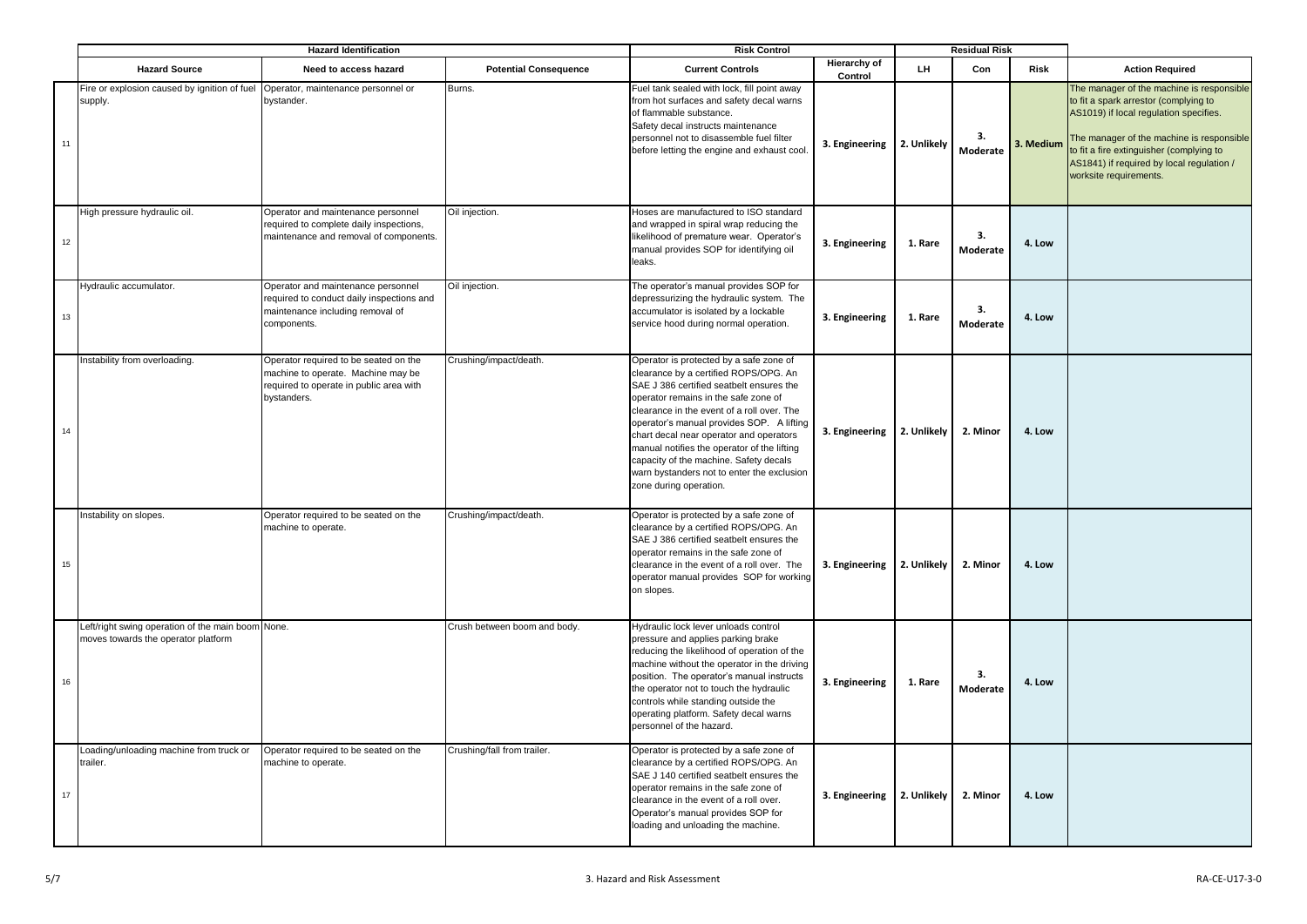|    | <b>Hazard Identification</b>                                           |                                                                                                                                                                                 |                                     | <b>Risk Control</b>                                                                                                                                                                                                                                |                                | <b>Residual Risk</b> |                         |             |                                                                                      |
|----|------------------------------------------------------------------------|---------------------------------------------------------------------------------------------------------------------------------------------------------------------------------|-------------------------------------|----------------------------------------------------------------------------------------------------------------------------------------------------------------------------------------------------------------------------------------------------|--------------------------------|----------------------|-------------------------|-------------|--------------------------------------------------------------------------------------|
|    | <b>Hazard Source</b>                                                   | Need to access hazard                                                                                                                                                           | <b>Potential Consequence</b>        | <b>Current Controls</b>                                                                                                                                                                                                                            | <b>Hierarchy of</b><br>Control | LH.                  | Con                     | <b>Risk</b> | <b>Action Required</b>                                                               |
| 18 | Machine mobility.                                                      | Machine may be required to operate in<br>public area with bystanders.                                                                                                           | Collision.                          | The machine is fitted with a travel alarm<br>and horn to warn bystanders of the<br>machines movement.                                                                                                                                              | 3. Engineering                 | 1. Rare              | 3.<br>Moderate          | 4. Low      |                                                                                      |
| 24 | Machine runaway starting machine by<br>short circuiting starter motor. | None.                                                                                                                                                                           | Crushing or impact, electric shock. | SOP, safety decal instructs the operator<br>and maintenance person not to short circuit<br>the starter motor. The starter motor is<br>isolated by a lockable access hood.                                                                          | 4. Isolation                   | 1. Rare              | 3.<br>Moderate          | 4. Low      |                                                                                      |
| 25 | Mounting/dismounting.                                                  | Operator required to access / egress<br>driving position.                                                                                                                       | Slip, trip or fall.                 | Non-slip surface (door tread and rubber<br>mat) reduces the likelihood of slipping.<br>Hand rail provide the operator three points<br>of contact reducing the likelihood of falling.<br>Safety decal warns the operator of the risk<br>of falling. | 3. Engineering                 | 3. Slight            | 1.<br><b>Negligible</b> | 4. Low      |                                                                                      |
| 26 | Overhead/underground power lines.                                      | Operator required to be seated on the<br>machine to operate.                                                                                                                    | Electrocution/death.                | The operator's manual provides SOP.<br>Safety decal warns the operator of the risk<br>of electrocution from contacting overhead<br>electrical conductors.                                                                                          | 5.<br>Administration           | 1. Rare              | 2. Minor                | 4. Low      | Dial before you dig decal is to be added to<br>the unit before delivery to customer. |
| 27 | Rear engine access hood closes against<br>the body of the machine.     | Operator and maintenance personnel need Pinch finger or hand.<br>to access under hood to conduct daily<br>checks and maintenance.                                               |                                     | Locking lever to prevent unintentional<br>closing of hood. Vertical pivot axis<br>requires operator and maintenance person.                                                                                                                        | 3. Engineering                 | 2. Unlikely          | 2. Minor                | 4. Low      |                                                                                      |
| 28 | Restoring fluid levels.                                                | Operator and maintenance personnel<br>required to conduct daily inspections and<br>replenish fluid as required.                                                                 | Skin/eye irritation.                | The operator's manual provides SOP.<br>Machine has easy to access fill points.                                                                                                                                                                     | 3. Engineering                 | 2. Unlikely          | 2. Minor                | 4. Low      |                                                                                      |
| 29 | Rotating engine belt and fan.                                          | Operator and maintenance personnel<br>access for service and maintenance.                                                                                                       | Crush/severe hand.                  | Rotating components are isolated by a<br>lockable hood during normal operation.<br>Caution decal warns the operator and<br>maintenance person of risk of<br>entanglement when hood is open.                                                        | 3. Engineering                 | 1. Rare              | 3.<br>Moderate          | 4. Low      |                                                                                      |
| 30 | the body of the machine.                                               | Side hydraulic access hood closes against Operator and maintenance personnel need Pinch finger or hand.<br>to access under hood to conduct daily<br>inspection and maintenance. |                                     | Gas Strut supports weight of the hood<br>reducing the likelihood and consequence<br>of pinching.                                                                                                                                                   | 3. Engineering                 | 2. Unlikely          | 2. Minor                | 4. Low      |                                                                                      |